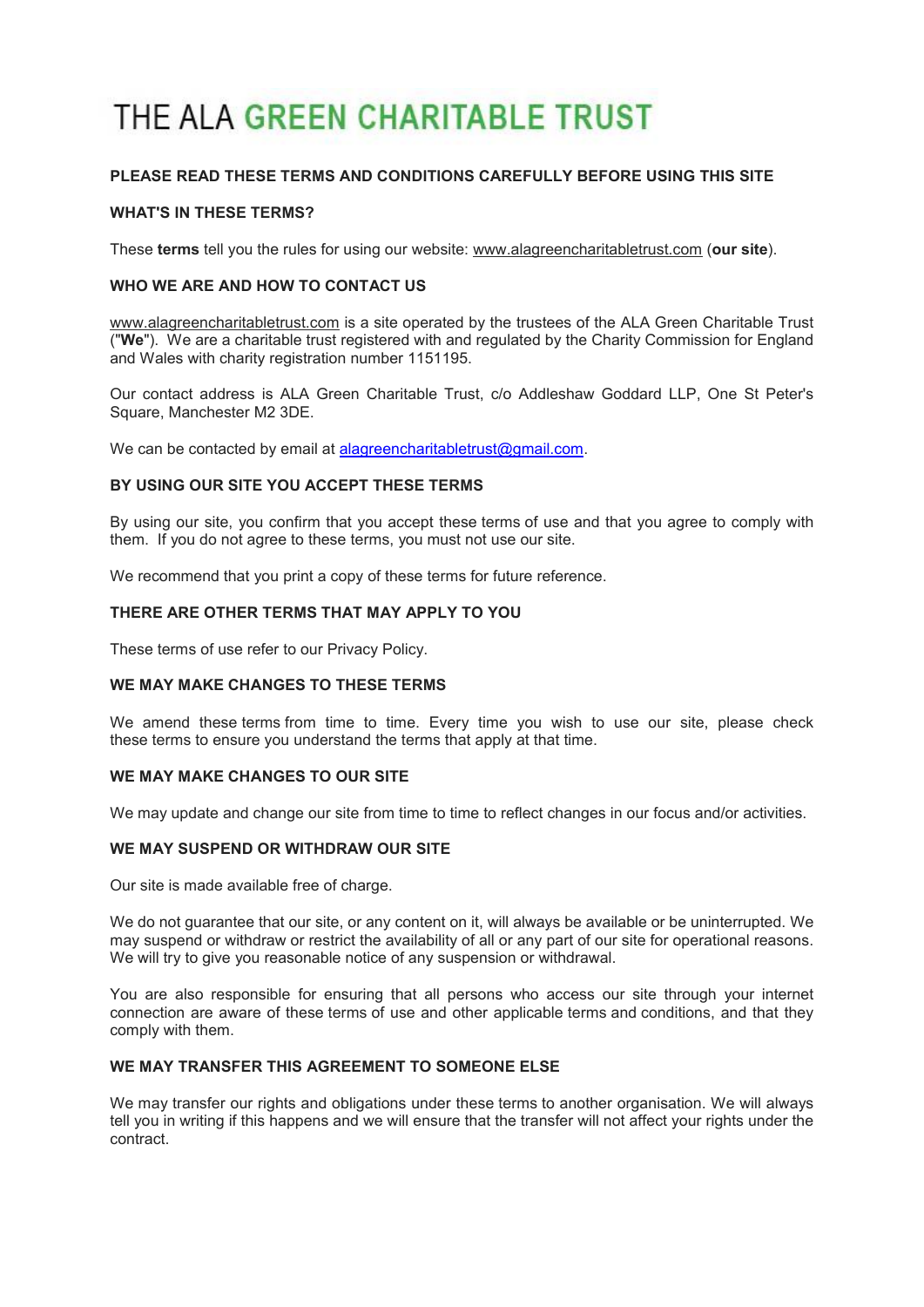## **OUR SITE IS ONLY FOR USERS IN THE UK**

Our site is directed to people residing in the United Kingdom. We do not represent that content available on or through our site is appropriate for use or available in other locations.

#### **HOW YOU MAY USE MATERIAL ON OUR SITE**

We are the owner or the licensee of all intellectual property rights in our site, and in the material published on it. Those works are protected by copyright laws and treaties around the world. All such rights are reserved.

You may print off one copy, and may download extracts, of any page(s) from our site for your personal use and you may draw the attention of others within your organisation to content posted on our site.

You must not modify the paper or digital copies of any materials you have printed off or downloaded in any way, and you must not use any illustrations, photographs, video or audio sequences or any graphics separately from any accompanying text.

Our status (and that of any identified contributors) as the authors of content on our site must always be acknowledged.

You must not use any part of the content on our site for commercial purposes without obtaining a licence to do so from us.

If you print off, copy or download any part of our site in breach of these terms of use, your right to use our site will cease immediately and you must, at our option, return or destroy any copies of the materials you have made.

# **DO NOT RELY ON INFORMATION ON THIS SITE**

The content on our site is provided for general information only. It is not intended to amount to advice on which you should rely. You must obtain professional or specialist advice before taking, or refraining from, any action on the basis of the content on our site.

Although we make reasonable efforts to update the information on our site, we make no representations, warranties or guarantees, whether express or implied, that the content on our site is accurate, complete or up to date.

## **WE ARE NOT RESPONSIBLE FOR WEBSITES WE LINK TO**

Where our site contains links to other sites and resources provided by third parties, these links are provided for your information only. Such links should not be interpreted as approval by us of those linked websites or information you may obtain from them. We have no control over the contents of those sites or resources.

#### **OUR RESPONSIBILITY FOR LOSS OR DAMAGE SUFFERED BY YOU**

We do not exclude or limit in any way our liability to you where it would be unlawful to do so. This includes liability for death or personal injury caused by our negligence or the negligence of our employees, agents or subcontractors and for fraud or fraudulent misrepresentation.

#### **If you are a business user:**

We exclude all implied conditions, warranties, representations or other terms that may apply to our site or any content on it. We will not be liable to you for any loss or damage, whether in contract, tort (including negligence), breach of statutory duty, or otherwise, even if foreseeable, arising under or in connection with:

- use of, or inability to use, our site; or
- use of or reliance on any content displayed on our site.